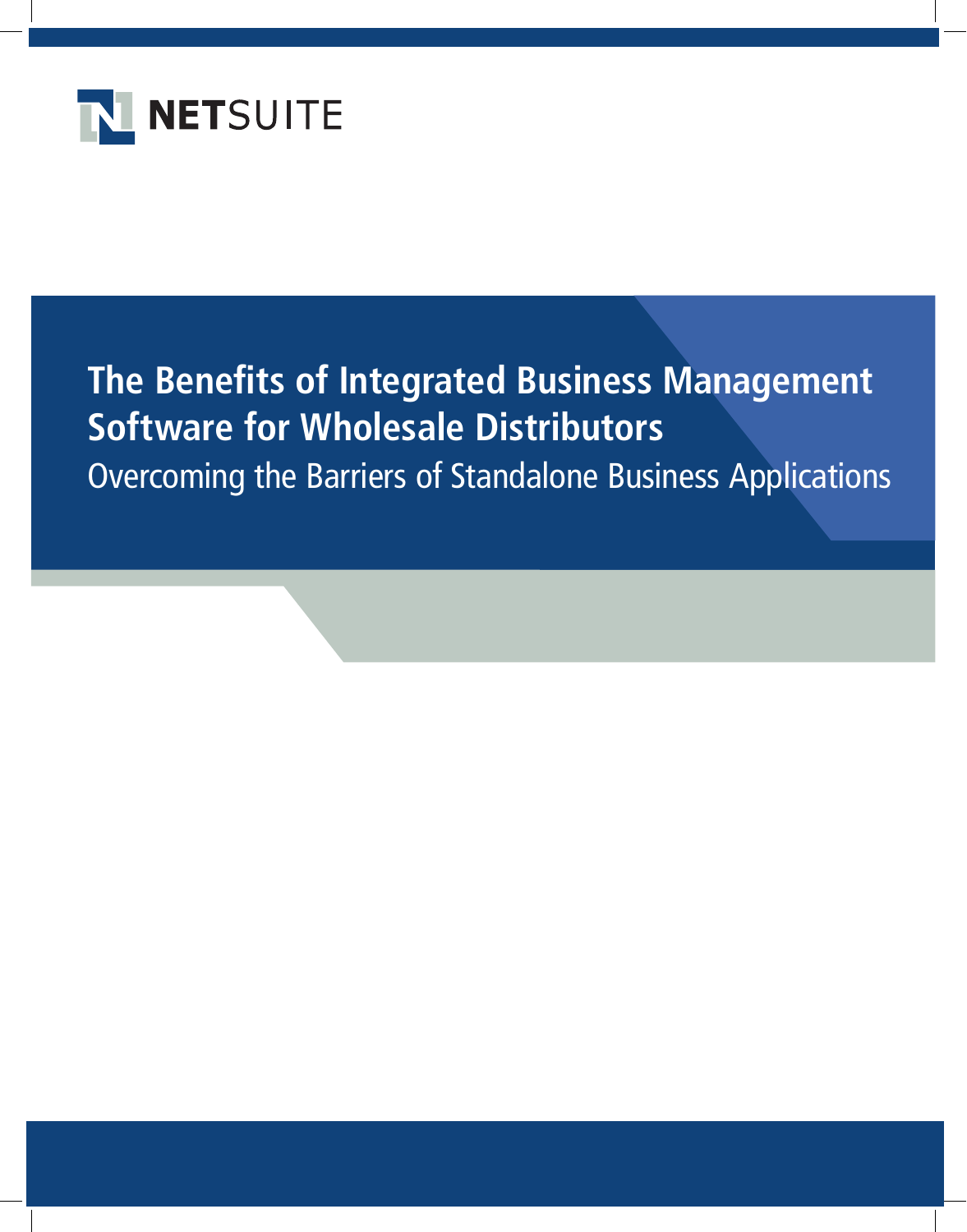

| The Advantages of an Integrated Suite for Wholesale Distributors …………………………………………………………………………………………… |
|------------------------------------------------------------------------------------------------------|
|                                                                                                      |
|                                                                                                      |
|                                                                                                      |
|                                                                                                      |
|                                                                                                      |
|                                                                                                      |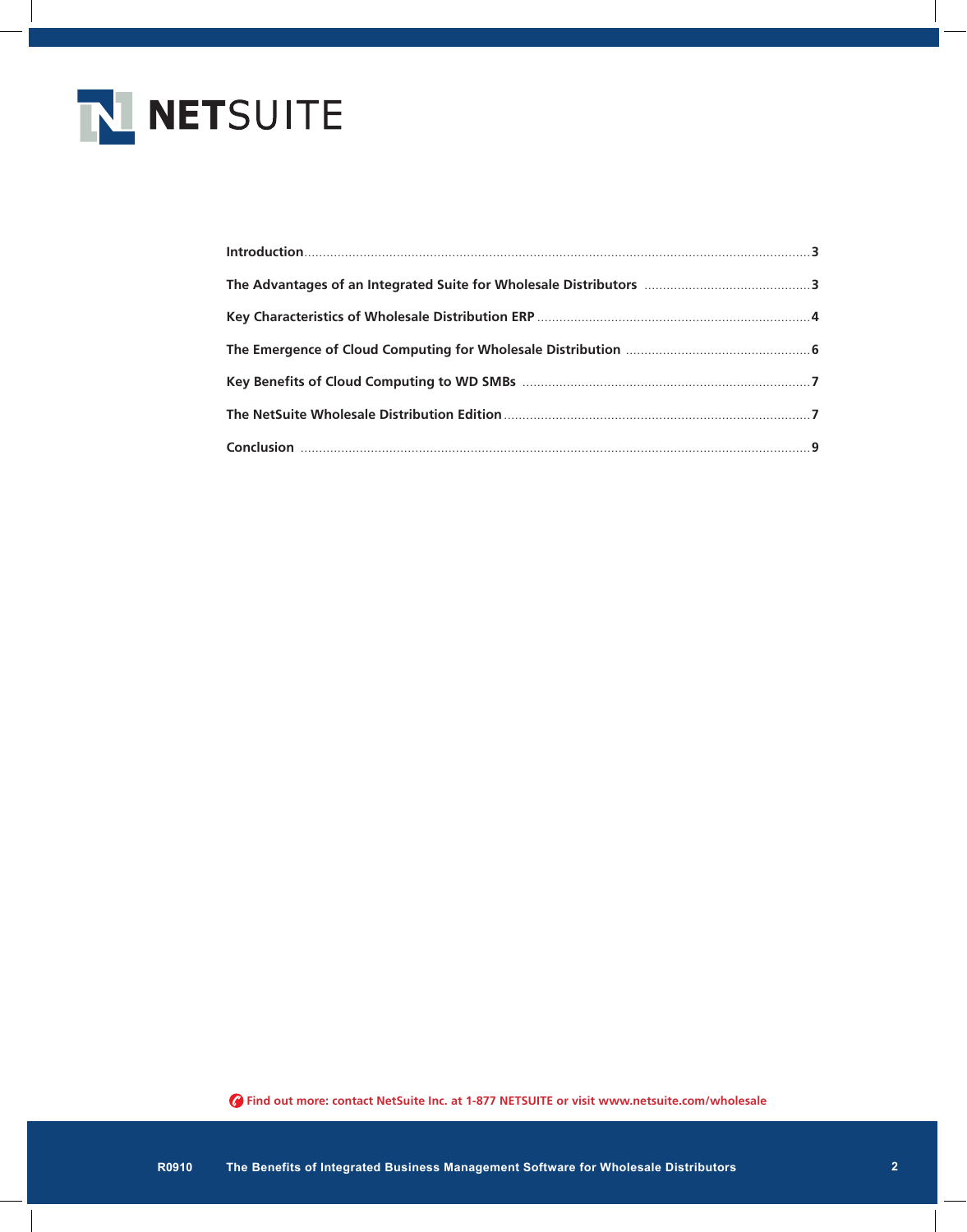

## **Introduction**

Wholesale distributors (WD) are the lifeblood of the economy in all regions of the world. Often small and mid-size businesses (SMBs), many wholesale distributors have grown rapidly and, as a result, require an operational boost to drive revenue, expand into new markets, cultivate stronger customer relationships and improve business agility and speed.

The problem is that many expanding wholesale distributors have hit the ceiling of their legacy business tools. As they grew, most wholesale distributors automated various parts of their business—sometimes through manila folders and filing cabinets, in other cases by buying and installing standalone business software for finance and accounting, warehouse and inventory management, ecommerce, customer relationship management (CRM) and more.

Growth and complexity inevitably outstrip the capabilities of standalone applications and ad hoc IT personnel. These disjointed, siloed systems turn into a proverbial "hairball" that is costly, brittle (due to jury-rigged point-topoint connections) and complex to use and manage. The result of this "growth by accident" typically includes:

- Lost productivity from manual data re-entry and reconciliation
- Costly mistakes in business execution from error-prone data entry
- Inability to scale to business demands with legacy tools
- Poor visibility into business information needed to make decisions.

Financial packages running on a standalone PC are likely to be the first to cause problems as they cannot accommodate growth in the number of transactions or users and are usually disconnected from other applications. The impact of unintegration tends to cascade across the business and invariably compromises the wholesale distributor's business performance and ability to grow revenue.

Ironically, the wholesale distributor ends up trapped by the limits of the very technology that was intended to help the company grow and thrive.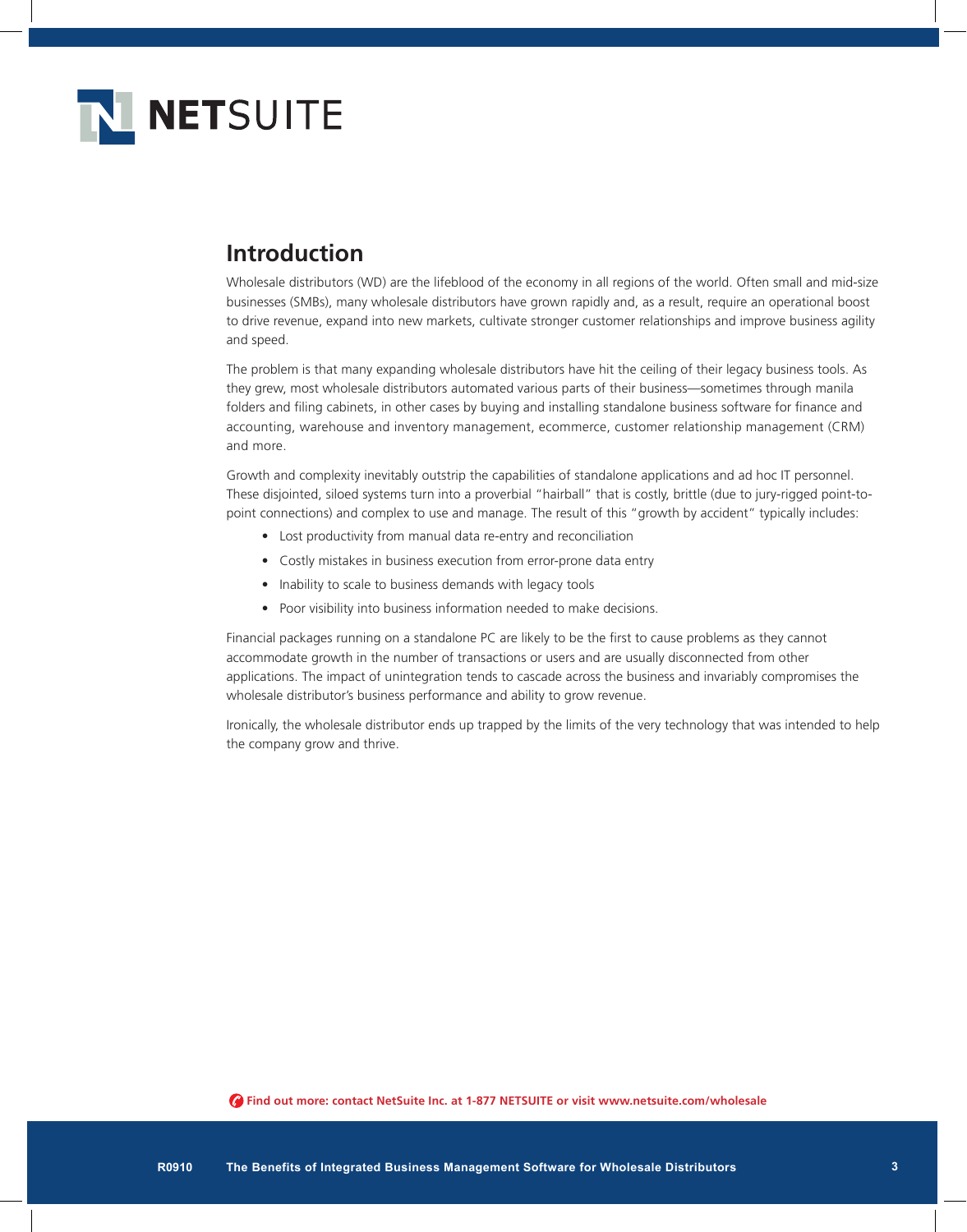

# **The Advantages of an Integrated Suite for Wholesale Distributors**

SMB wholesale distributors may be smaller and employ fewer people than large corporations, but they have equally demanding and complex business processes and face the same challenges—tight budgets and IT resources, competitive pressures, low tolerance for risk, and the need to improve efficiency and profitability to survive and thrive.

Addressing the "hairball" of disconnected applications is an essential first step for wholesale distributors to tighten control over operations, improve business speed and efficiency and capitalize on new customer and market opportunities. A single, integrated, industry-appropriate enterprise resource planning (ERP) suite can accommodate the wholesale distributor's breadth of business processes while providing flexibility to tailor the solution to its specific business needs.

Wholesale distributors recognize the value of an integrated suite that supports the range of WD business processes. A NetSuite survey of WD leaders in North America in 2010 found that support for all business processes was the most important characteristic in considering WD business software<sup>1</sup>.



*Figure 1. Which is the most important software requirement to run your business?*

The best business solutions will provide strong out-of-the-box functionality expressly engineered for wholesale distributors. Modularity and customizability will enable the wholesale distributor to use any or all of the functionality its business needs, including:

- • Automated order management
- Integrated shipping and fulfillment.
- • Demand-based inventory replenishment
- Warehouse and logistics management
- Ecommerce storefront with front- and back-office integration

1 NetSuite, *The State of Wholesale Distribution*, August 2010.

- • Customer relationship management (CRM)
- • Web-based customer self-service
- General ledger/financial accounting
- Invoicing and cash collection
- Management dashboard reporting and metrics.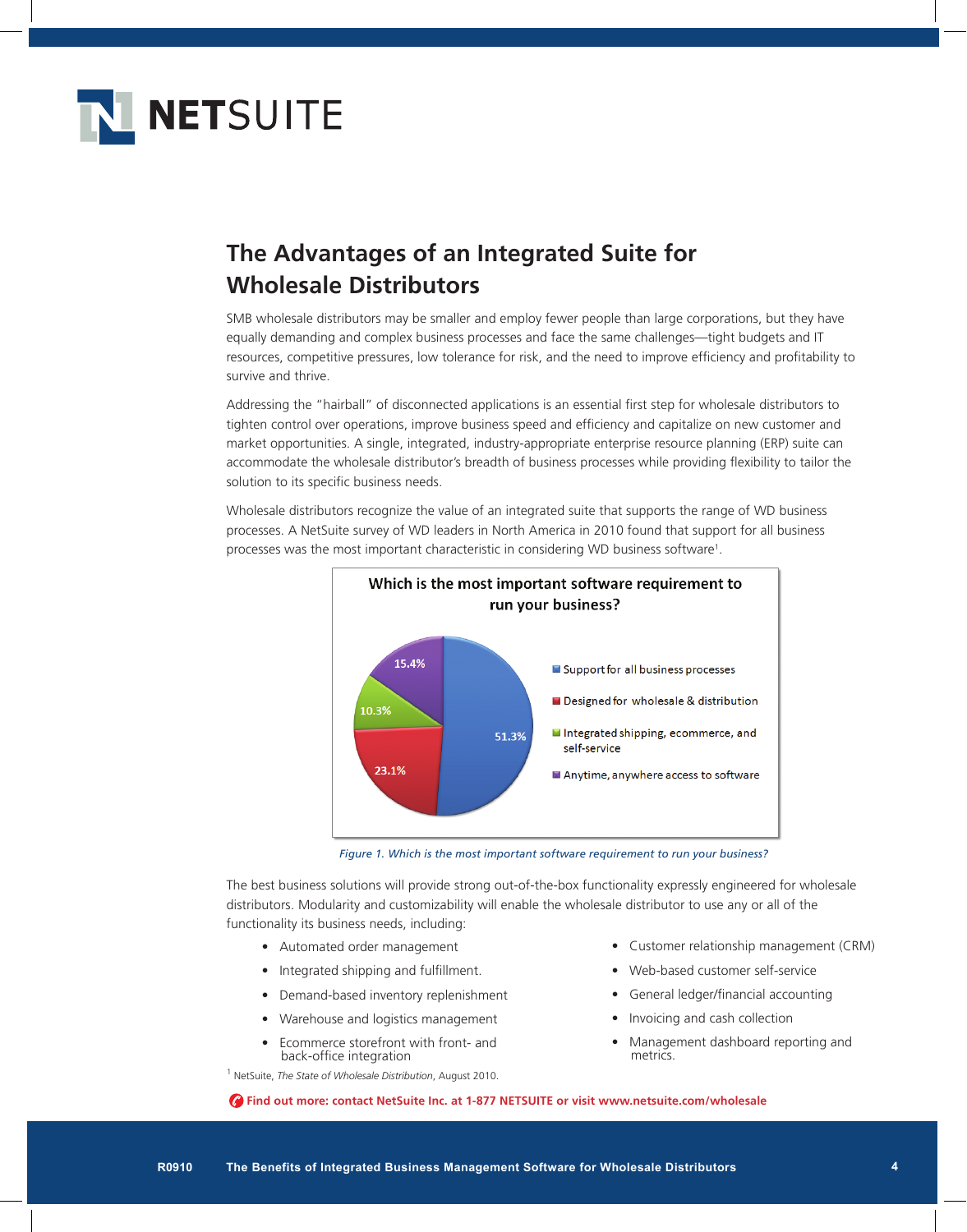

### **Key Characteristics of Wholesale Distribution ERP**

Compared to standalone applications, integration of these processes slashes manual labor, reduces errors, improves customer satisfaction and allows managers to focus on growing the business. Streamlined workflow enables WD companies to manage customer orders, inventory, order shipment process, invoicing, cash collection, and more. The best ERP solutions take a step beyond basic processes to enable wholesale distributors' profitable growth through integrated financials, reporting, management, inventory tracking, and asset utilization.

Ideally, an integrated solution will incorporate industry best practices and enable the WD company to build on those to meet its own strategic objectives. It will also promote a 360-degree view of the customer and ensure that customer orders and buying patterns are intelligently propagated throughout the business, including inventory management, pricing and promotions. Finally, the very best ERP will ensure clear alignment between strategy and execution, with continuous monitoring and measurement of performance. The solution should enable and/or deliver:

- **1. Scalability for growth.** Legacy, standalone tools generally "top out" without transition paths to other solutions, leaving you to start over from scratch. An integrated suite is designed to scale with your WD company by allowing flexibility to add users and modules, support more numerous and complex transactions and expand into new markets either domestically or internationally (with multi-currency support).
- **2. Improved productivity.** The lack of integration among standalone applications means that connections must be hand-coded by IT personnel at substantial time and cost, or personnel simply re-enter data into multiple systems with sizable risk of error. An integrated suite provides easy access to a common, reliable data set, automates key processes and enables WD managers to focus on growth—not grunt work.
- **3. Company-wide performance visibility.** As WD companies grow, so grows the need to monitor metrics on financial and operational performance, as well as sales, customers and suppliers. Data scattered among disconnected applications is difficult to consolidate, prone to misinterpretation and problematic if, for instance, a customer is called "IBM" in one application and "International Business Machines" in another. An integrated suite supplies a single version of the truth that can be tracked via key performance indicators (KPIs) in a visual dashboard and explored with analytic tools.
- **4. Business process customization and automation.** Wholesale distribution personnel spend countless hours customizing and executing business processes that could be automated (for instance, replenishing inventory and arranging FedEx or UPS shipments). An integrated suite provides automated workflow across the entire business—not just fragments of it—with user-friendly tools to customize the solution to meet unique business needs.
- **5. Single-vendor management and support.** Managing a plethora of vendors with multiple 800 numbers for customer service is not easy. An integrated suite gives you one solution supplier to work with. The ability to access affordable service and support is also critical. It is easier to support an integrated ERP environment than a hodgepodge of different applications.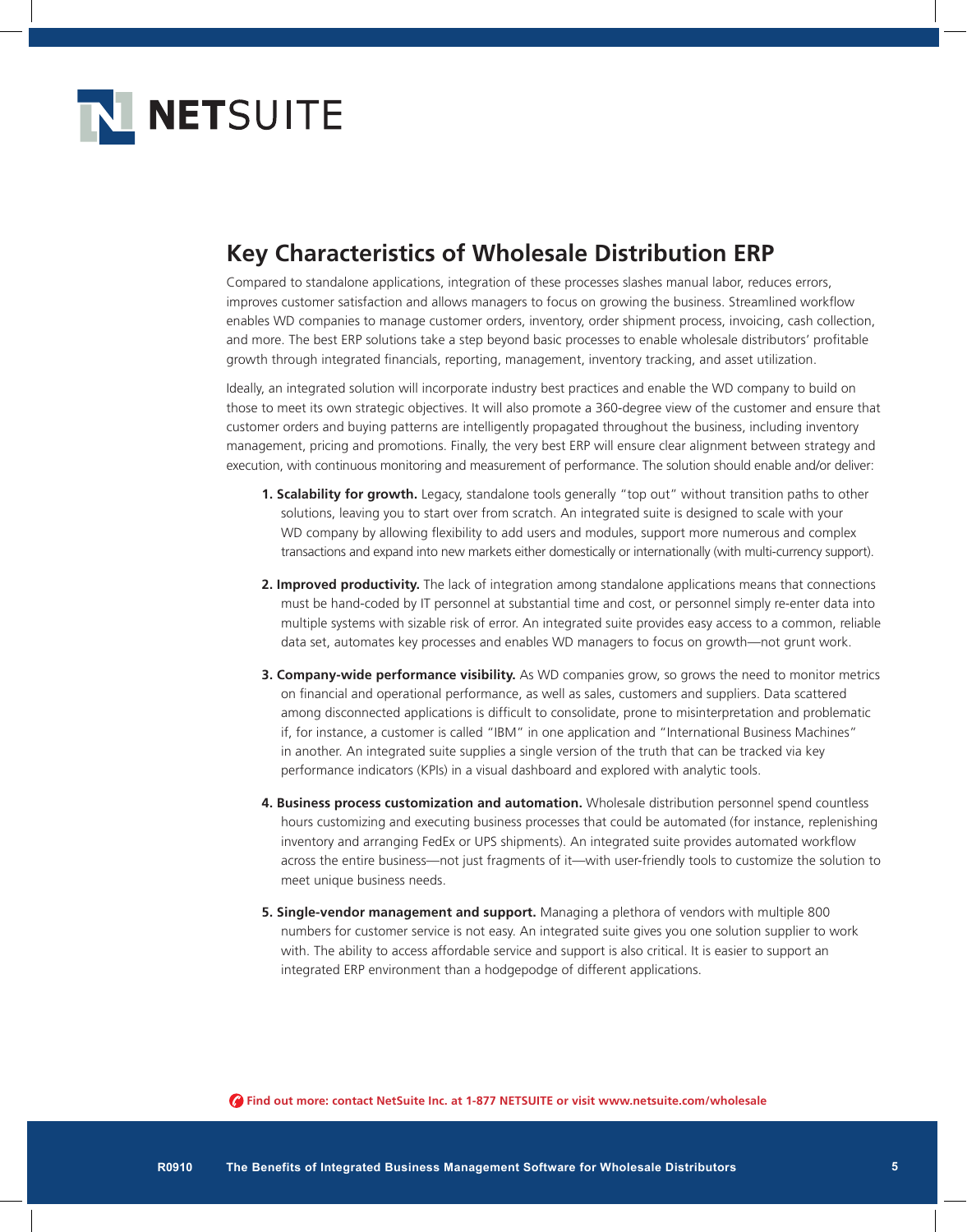

# **The Emergence of Cloud Computing for Wholesale Distribution**

Years ago, a wholesale distributor that decided to upgrade from standalone applications to an integrated suite faced a significant IT challenge. The implementation of an on-premise ERP software solution meant a large up-front capital investment for software licensing, servers, backup systems and specialized IT developers and architects. Deployment times could extend more than a year, and operational risk was substantial.

And once the solution was deployed, the WD company faced the high cost of employing IT professionals to manage, patch and maintain both infrastructure and desktop applications—without disrupting critical business processes.

*"Cloud services are well positioned as a costeffective strategy that not only reduces costs, but also enables greater SMB agility."*

*—AMI-Partners*

That's changed. The emergence of cloud computing solutions for wholesale distribution has given WD companies a compelling option to fast track their growth versus an expensive on-premise system overengineered with excess functionality the distributor will never use. Also called Software as a Service (SaaS), cloud computing allows businesses to subscribe to a service rather than purchase, install and maintain in-house software. The SaaS model is growing rapidly among SMBs in a range of industries as companies embrace the affordability and flexibility that it offers. With SaaS, you use as much as you need, pay for what you use, focus on business and let the SaaS vendor worry about managing the infrastructure.

The adoption of SaaS among WD companies is transforming the industry. The analyst firm Gartner predicts that SaaS solutions will grow at a 17.7% compound annual rate through 2013<sup>2</sup>, the fastest-growing area of enterprise software spend. Another study by AMI-Partners puts the compound growth rate at 13%, with worldwide SaaS spending among SMBs increasing from \$52 billion in 2009 to \$95 billion in 20143 . As AMI put it, "Cloud services are well positioned as a cost-effective strategy that not only reduces costs, but also enables greater SMB agility."

The lack of up-front capital investment and lower total cost of ownership (TCO) are proving attractive to SMBs that want to channel their resources into new markets and customer acquisition rather than unproductive and complex on-premise software installation. A study by Hurwitz & Associates found that TCO of NetSuite for SMBs was 50% lower over four years than a comparable on-premise implementation of Microsoft Dynamics GP/CRM<sup>4</sup>.

WD companies exploring SaaS options and TCO should recognize that TCO can be complex and may be comprised of recurring costs and savings other than licensing, for instance:

- The time and of expense of IT staff to integrate, patch and upgrade components in an on-premise solution
- • Optional costs of data backup, high availability and/or disaster recovery with on-premise solutions
- The risk of costly disruption or downtime from an in-house systems failure or during application maintenance.

2 Gartner, *Market Trends: Software as a Service, Worldwide*, 2008-2013, November 2009. 3 AMI-Partners, *Cloud Services Momentum on Track among SMBs*, August 2010. 4 Hurwitz & Associates, *The Compelling TCO Case for Cloud Computing in SMB and Mid-Market Enterprises*, 2009.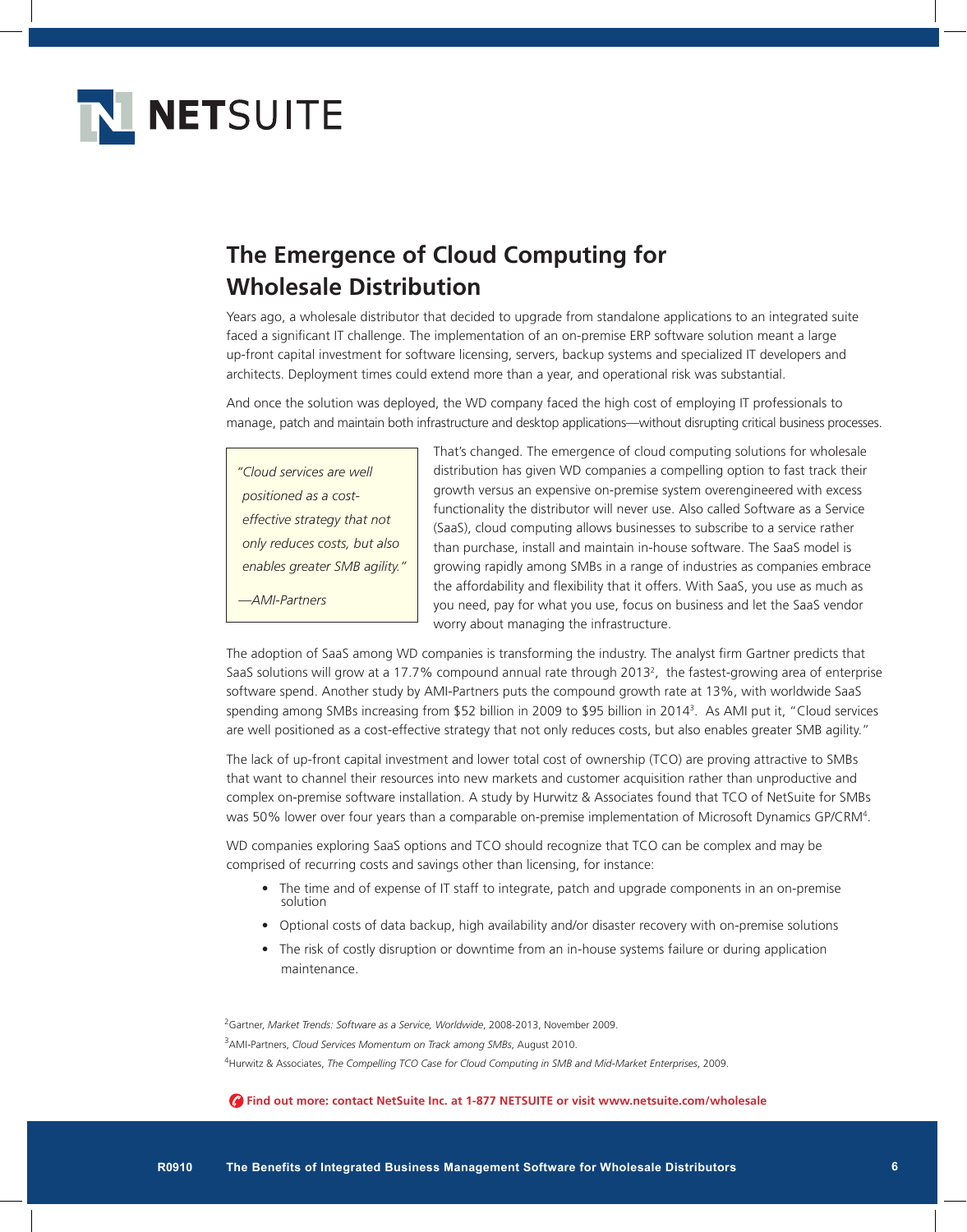

## **Key Benefits of Cloud Computing to WD SMBs**

Ultimately, SaaS is increasingly recognized as better suited to enabling companies to more closely manage and forecast costs, and eliminate high internal IT support costs. Web-based delivery of business solutions proves the most economical in the long run as business needs grow and change. The Hurwitz & Associates study identified the following cloud computing features and benefits for SMBs:

| Feature                            | SaaS/Cloud Benefits                                               |
|------------------------------------|-------------------------------------------------------------------|
| No up-front capital costs          | • SMBs access solutions through the web                           |
|                                    | • Pay for usage on per month or user basis                        |
| Faster deployment and productivity | • Up and running weeks or months faster than on-premise solutions |
|                                    | • Anywhere, anytime web access to solutions                       |
| Ease of management and use         | • Vendor manages and upgrades infrastructure and applications     |
|                                    | • SMBs focus on strategic growth, not IT maintenance              |
| Modular flexibility                | • Low barrier to entry-start small and scale to demands           |
|                                    | • Add or remove solutions or users as needs dictates              |
| Better reliability and performance | • Enterprise-class IT infrastructure affordable for SMBs          |
|                                    | • Vendor provides backup, high availability, and support          |

### **The NetSuite Wholesale Distribution Edition**

The NetSuite Wholesale Distribution Edition is the first and leading on-demand cloud-based business management suite that allows wholesale distributors to manage all front- and back-office operations in one single system. It includes everything from inventory and warehouse management to shipping automation, accounting, CRM, sales force automation, customer support, ecommerce, employee productivity tools, and much more. (See Figure 2).

Using NetSuite, every element of your WD business is integrated, accessible, and directly relevant to your business success—accounting, sales management, customer service, employee and partner management, ecommerce and more— so you can improve productivity by streamlining operations and automating processes across the company. And because NetSuite is an on-demand solution, available only as SaaS-based application, you have no costly hardware or software fees, no expensive integration of standalone products and no difficult upgrades to contend with.

Some of the key benefits you can gain from NetSuite are:

#### **1. Flexibility for Fast-Growing SMB Wholesale Distributors**

Wholesale distributors need software functionality for different stages in their lifecycle. NetSuite supplies you with all the base functionality you need, along with capabilities for more advanced demand-based inventory replenishment, complete ecommerce and back-end integration, managing multi-location and multi-ship environments, light manufacturing, multi-currency global transactions, and more.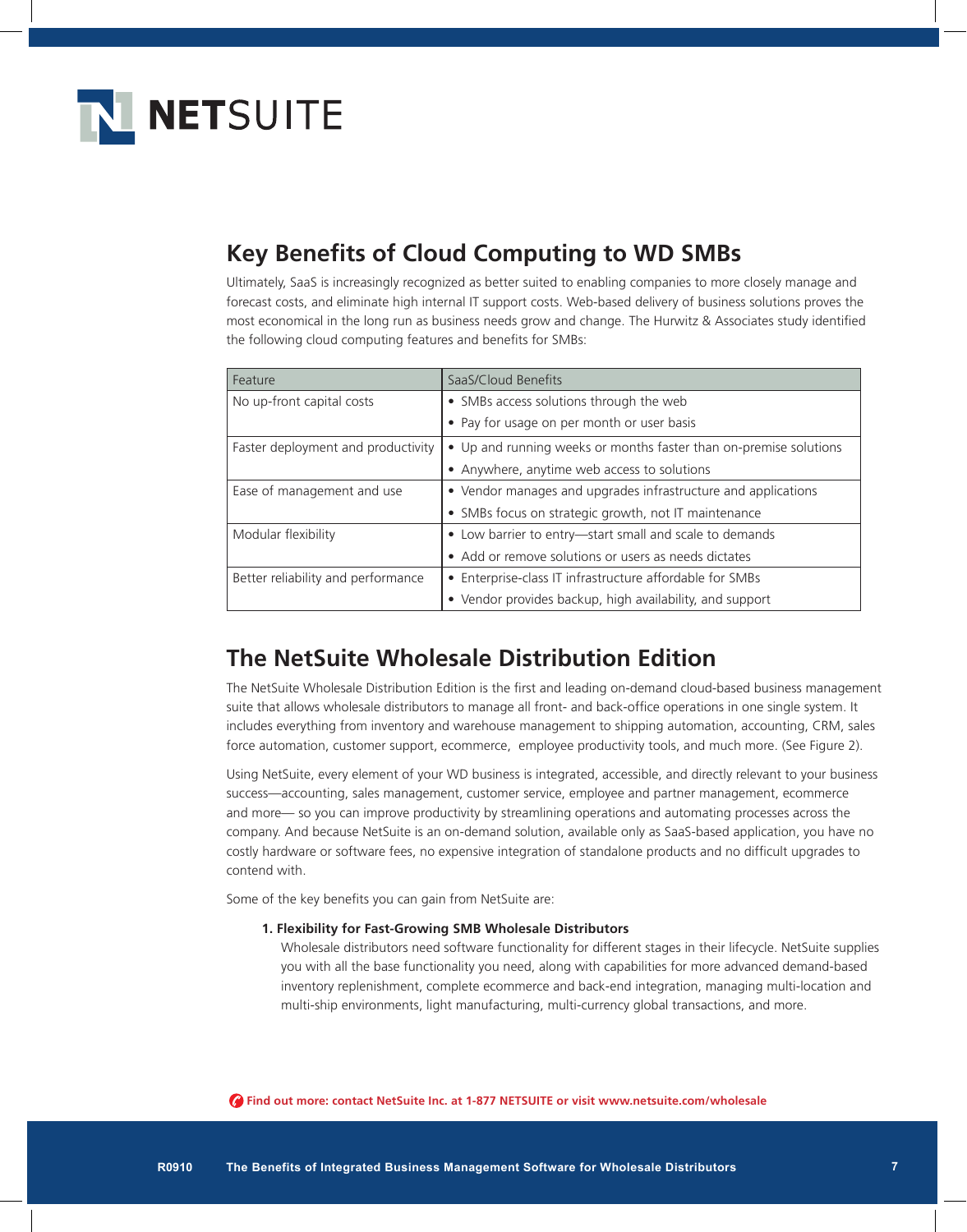

#### **2. Greater Productivity with Unified Business Processes**

With a single, integrated platform for CRM, accounting/ERP and ecommerce, you can automate key business functions across all departments, including sales, marketing, service, finance, inventory, order fulfillment, purchasing, and employee management. Your employees no longer have to re-enter data in different systems, rectify inconsistent or inaccurate data, or wait for batch updates. Instead, all your employees view and share accurate data in real time, leading to greater collaboration among departments and increased productivity across your business.

#### **3. Seamless Ecommerce with Front- and Back-Office Integration**

NetSuite supplies all the tools you need to build, manage and extend a robust ecommerce storefront and extend it to customers, suppliers and partners. NetSuite ecommerce systems integrate fully with front- and back-office systems for accounting, fulfillment, CRM and more, helping your WD company to improve operational efficiencies while driving web-based business.

#### **4. Increased Visibility for Better Decision-Making**

Customizable dashboards offer real-time access to key performance metrics, supporting intelligent, timely business decisions. NetSuite allows you to manage by exception and be proactive in your decisionmaking with dashboard metrics and alerting tools. In addition, full visibility into unified customer records results in more efficient and highly personalized sales, fulfillment, and service processes. NetSuite dashboards are role-based, providing "out-of-the-box" relevance to employees' individual job functions.



*Figure 2. The NetSuite Wholesale Distribution Edition integrates all front- and back-office functions.*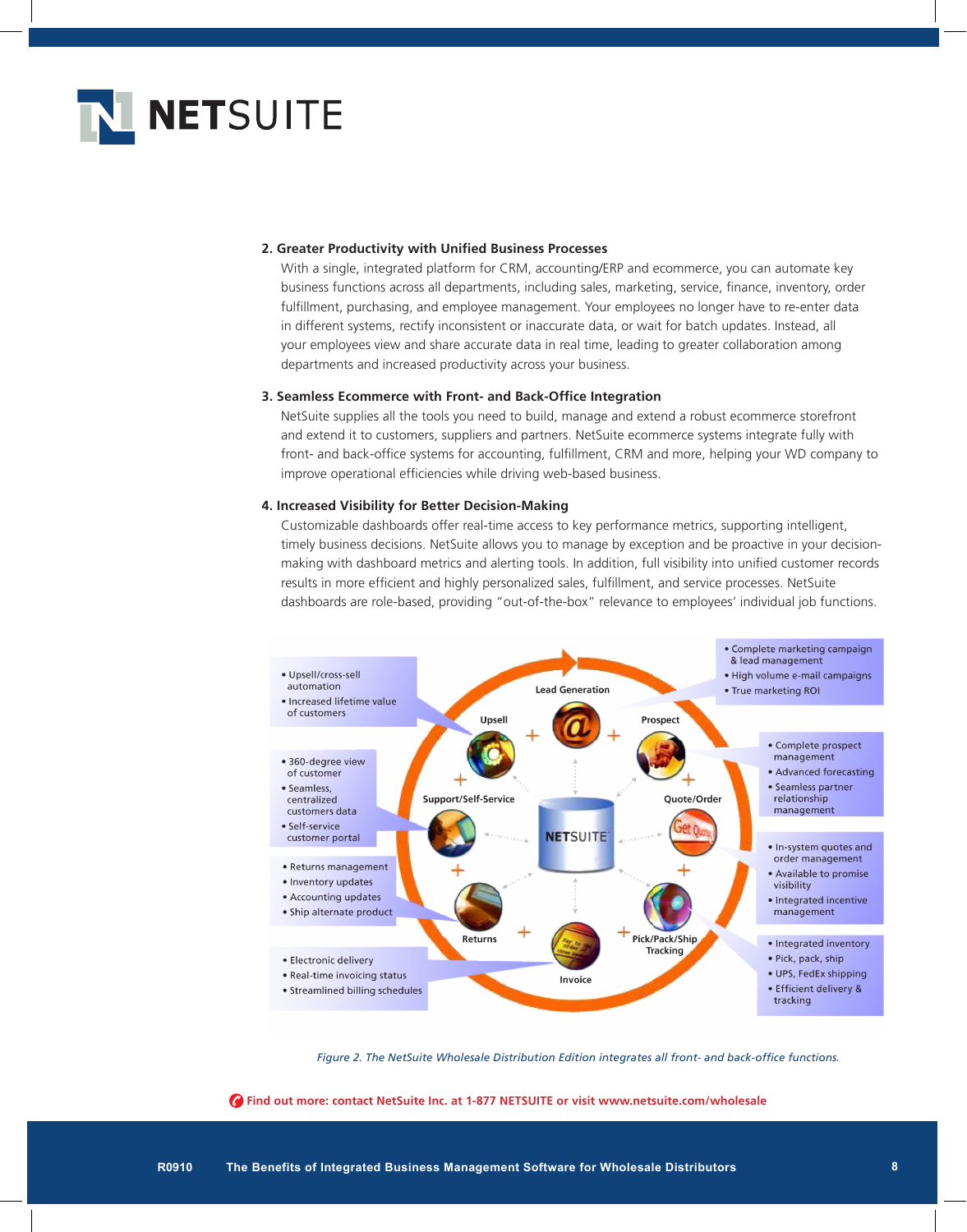

#### **5. Self-Service for Customers, Suppliers and Partners**

Given today's need to work closely with partners through an extended enterprise, NetSuite offers selfservice portals that enhance business-to-business collaboration. In addition, proactive notification of partner-specific events accelerates process cycles and improves responsiveness, ensuring your position as a preferred partner. NetSuite self-service portals have helped hundreds of SMBs to reduce support costs and improve customer and supplier satisfaction.

#### **6. Customization to Address Specific Business Needs**

NetSuite is the world's most customizable SaaS application. "Click, not code" configuration and modular implementations jumpstart your business on NetSuite. Advanced customization with simple, industrystandard tools allows you to tailor business practices and processes to meet your specific company and industry requirements. Because our customization carries forward seamlessly with upgrades, we actually encourage you to highly customize NetSuite to create your one-of-a-kind software application.

#### **7. Superior Value with an Affordable Solution**

Built from the ground up for growing and midsize businesses, NetSuite offers affordable pricing, accelerated implementation and comprehensive support packages that result in unbeatable TCO. Plus, you eliminate the costly and time-consuming integration often associated with a patchwork of disconnected systems. NetSuite also provides leading-edge professional services and educational programs that ensure efficient implementation and continued, long-term success.

### **Cartridge World**



Global printer supplies distributor Cartridge World turned to NetSuite after outgrowing QuickBooks for accounting, and

quickly took advantage of NetSuite's modularity to extend the solution to support other critical business processes as the company expanded to 1,650 stores in 60 countries.

"NetSuite allows us to think, act, and work as a single company worldwide," says Steven L. Yeffa, CFO. "It is certainly enabling the senior management team to have a consistent view of everything going on in our worldwide network." And with NetSuite, Cartridge World is saving about \$200,000 a year in IT and administrative costs.